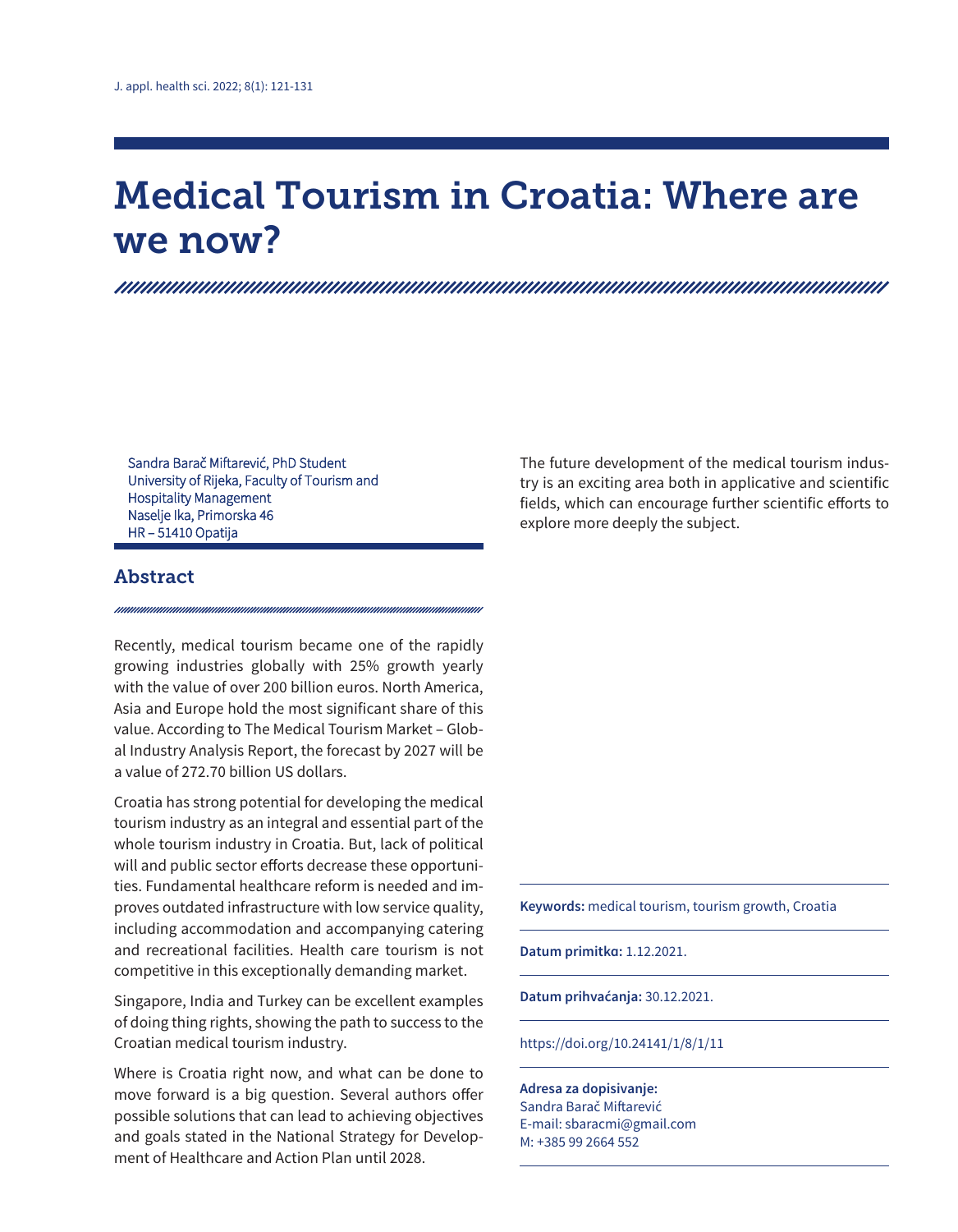# Introduction

According to the size and number of visits, a global medical market is expanding rapidly, while Europe is the most significant region. This global market has been growing by 25% yearly in the last eight years with a value of over 200 billion euros. The most important share of this value holds North America, Asia, and Europe.

In 2019 the value of the global medical tourism market was at 102.60 billion US dollars, with a prediction of 272.70 billion US dollars value by 2027. The Medical Tourism Market – Global Industry Analysis Report comprehensively assesses the industry, including the competition part, limitations, estimation of future sales, trends, etc. This report covers historical data from 2017 to 2019 with the forecast from 2020 to 2027 based on the value counted in US billion dollars. (1)

The European medical market generates around 115 billion euros, with Turkey, Switzerland, Spain, Poland, and Germany as final destinations. The most considerable number of visitors with medical motives are coming from North Europe, the UK, Russia, and the Middle East.

According to the Medical Tourism Association (2), the latest information shows that about 14 million people travel annually in the world for medical reasons. This activity is worth between 50 and 70 thousand million dollars. The top destination is receiving 1 million 200 thousand visitors currently in Thailand. Second place is held by Mexico which receives a million tourists searching for healthcare services. The United States of America is in third place, receiving 800 thousand people. Singapore, India, Brazil, Turkey and Taiwan share another 380 thousand tourists.

UNWTO (3) defined health tourism as an umbrella term for the type of tourism-related to spas or resort destination services whose primary purpose is to improve the travellers' mental and physical well-being through different kinds of treatments. Health tourism is a term that covers three different types of tourism: medical tourism, spa and wellness tourism.

According to Snyder et al. (4), medical tourism is a type of tourism where people travel outside their own country to improve their health because of better service quality, possibly cheaper, but still safe and promising. Domestic medical tourism implies that people travel from one city o another city in their own country to receive better or equal health care.

Croatia has many advantages for medical tourism growth besides the excellent climate and good quality local food, but there is no evidence of any system which supports that growth. Besides the great environment and healthy food, Croatia can offer many tourists attractions, cultural heritage, and many opportunities for relaxation. According to the latest Croatian scientific efforts (5,6,7,8), health tourism in Croatia has an excellent opportunity for growth and profit but has not achieved it yet, even though our healthcare system is well equipped with human, physical, and capital resources which can provide quality performance in terms of both economic and social benefits. (5)

Health tourism is a product growing globally between 15% and 20% per year. Due to the proximity to large markets, natural beauty and favourable climate, security of the country, long tradition, competitive prices and generally good reputation of health services, Croatia has comparative advantages for developing health tourism. Today, health tourism products relevant to Croatia include wellness, spa, and medical tourism.(6)

#### **MEDICAL TOURISM**

As a new academic research area and a new business opportunity for many countries (7)

an appropriate definition is needed for the term medical tourism.

The healthcare tourism term is often used interchangeably as an umbrella term for different types of healthcare. Karadayi-Usta and Serdarasan (8) stated that some examples of medical tourism treatments include cardiovascular surgery, radiotherapy, organ transplantation, infertility and IVF procedures, aesthetic/plastic surgery, dialysis treatment and dental and eye care. Connell (9) considers medical tourism an opportunity for innovation in the healthcare system with huge investment possibilities.

Gredičak and Demonja (10) think that defining the real meaning of the term medical tourism is a critical first phase which they explain in their work as a situation when consumers choose to travel outside of their state with the primary purpose to receive medical treatment. Medical treatment can be different, but dental care, cosmetic surgery, elective surgery, or fertility treatment are the usual choices.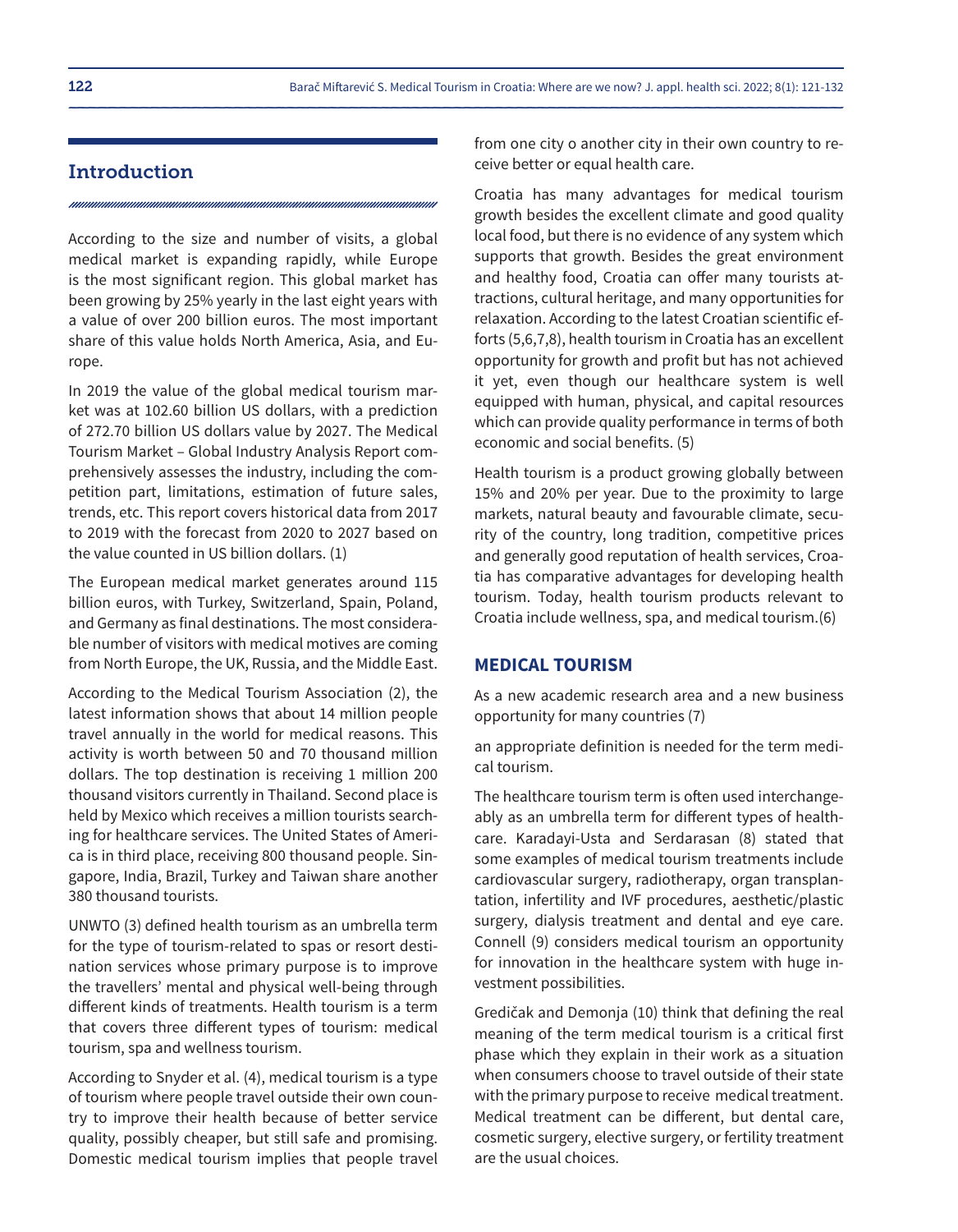Strict difference underlying what is health and what is considered as actual medical treatment is hard to establish. According to OECD (15), some treatments such as cosmetic surgery would be considered outside the scope of health.

Some authors (10) argued that existing differences among health, spa and medical tourism must be adequately explained. According to them, medical tourism takes place in clinics, health centres, medical consulting rooms, and always involves travelling outside of domicile location with the single purpose of achieving better health care depending on their needs.

Spa tourism takes place in resorts, not always necessary health resorts, but also includes a hotel facility equipped with the spa and a wellness zone with adequately educated service staff promoting health and quality of life. They also argued that wellness tourism takes place mainly in health resorts and hotel accommodation, offering the possibility of achieving spiritual, aesthetic and physical balance.

Medical tourism can be recognized as a new form of a niche tourism market that has been rapidly growing in recent years. This type of tourism is the effort to attract tourists by promoting the country's health care services and facilities in line with ordinary tourist attractions. (12)

Some authors stated that medical tourism is travel from someone's home to some other destination to improve one's health condition (13) or a popular mass culture where people travel to different destinations combining leisure and health motives. Connell (9) argues that medical tourism is travelling, which was planned and organized strictly to maintain one's health, both mental and physical. (14)

Medical tourism can be defined as part of the economic prosperity of the visited country, providing health services together with the tourist cultural and traditional heritage (15). Medical tourists are looking for excellent service quality with affordable prices but with a similar level of safety for the patient as they have in prosperous states. According to Harrick (20), medical tourism has become a 60 billion US dollars annual business with a growth rate of 20% per year which could increase with time.

Medical tourism can be divided into three different segments:

Medical tourism because of the service quality

Medical tourism because of the price-quality

Medical tourism for wellness or adventure.

Because of the service quality, medical tourism usually covers primary health services such as cardiovascular disease, cancer, transplantation, or childbirth. Severe health issues such as intense interventions with a risk to life, longer recovery time or even urgent unexpected health matters like heart attack are typical examples of service quality medical tourism type.

Price-quality decision is always an outcome of personal cost and benefits analysis because one prefers to go somewhere else to use a similar quality service for a different, usually lower price than they have in their own country. Stomatology, ophthalmology, esthetics, fertility, testing, or second opinions are included. According to Mason and Spencer (21), medical tourism treatment types can be divided into elective and urgent/semi-urgent with a low-to-high-risk scale.

Finally, medical service which covers wellness or adventure services such as beauty treatments, skincare, or wellness in general, are often deprived of the necessary trust because those services are not dangerous, but the users still want the best quality. Patients need to relax, or to experience some kind of adventure. (see Fig. 1)

## **MEDICAL TOURISM IN CROATIA**

Croatia has been a member of the European Union since 2013 building trust among the visitors from the EU and attracting them with the health services' prices lower than in the EU. 10% of respondents from the report stated the health service price was the main reason for their travel decision.

The tourism sector in Croatia is significantly contributing to the Croatian GDP. In 2019 that share was 24,3%%, and its forecast for 2028 is 31,7%. But, in 2020 with the COVID-19 pandemic that share has decreased to 10.2% of the entire economy, causing a severe fall in the total contribution of travel and tourism economy to employment (-15,6%).

This sector improved through the years but still lacks different tourist products such as health tourism, including medical tourism.

Medical tourism could be the correct answer to prolong the short tourist season and go further beyond the limits connected to the regular type of tourism based on the "Sun and Sea" concept. A strategic approach should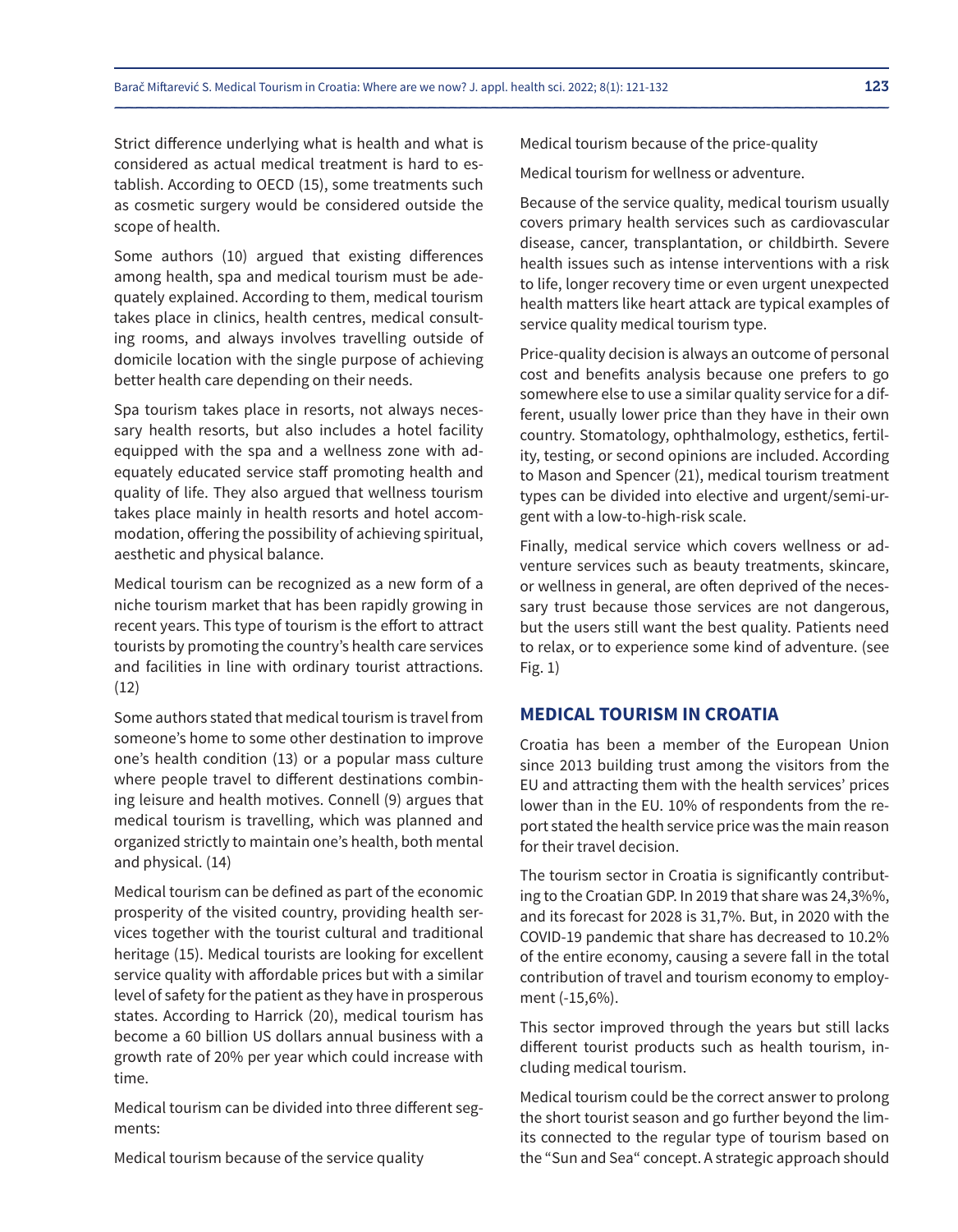

#### Figure 1. Top 10 medical destination

involve the newest tourism trends such as medical tourism because of the growing awareness of the importance of quality of life and keeping the body in balance, preserving health.(6)

As was already noted, health tourism has become one of the important reasons why people travel abroad and across the borders. Croatia must recognize this immediate need for action when medical tourism is the case.

Even though Croatia has a long tradition of health tourism dating back to Roman times, the 2nd century with thermal water sources, the first proclaimed and documented historical record showed that health tourism started on the island of Hvar in 1868 when the Hygienic Society of Hvar was founded (23). Opatija was the second place where the Austrian government officially recognized Opatija as the first climate seaside resort on the Adriatic Coast. Opatija is still a leader of health tourism in Croatia with a special hospital offer to rehabilitate heart, lung and rheumatism issues. Geić (19) stated that 222 sites in Croatia could be a potential resource for additional medical tourism income.

Ministry of Tourism and Sport and the Ministry of Health are two governmental institutions responsible for planning and implementing strategies for health tourism development in Croatia. National Strategy for Development of Healthcare of the Republic of Croatia 2012- 2020, (20) Croatian Tourism Development Strategy until 2020, Action Plan on Health Tourism Development 2014 (21,22), National Recovery And Resistance Plan 2020 (23). Some of these documents cover tourism in general and health tourism as a part of it.

The current situation in Croatia regarding medical tourism is not promising because large public medical institutions, such as clinical hospital centres, clinical and general hospitals or polyclinics, are not showing interest in medical tourism. (21)

This document concluded that health tourism in Croatia is still sporadic, insufficiently diversified, relatively disorganized and poorly recognizable. There is no integration among relevant stakeholders and cluster organizations, and it is evident that the lack of systematic national promotion and support is constant. Croatia is still not an internationally recognized destination for medical tourism.

According to the existing statistical data, medical tourism in Croatia is operated mainly by medium and small private surgeries, primarily specializing in dentistry, plastic surgery and dermatology, IVF, ophthalmology, orthopaedics, physical medicine and rehabilitation. Furthermore, it can be stated that this institution is concentrated primarily in three areas: Zagreb, Istra and Kvarner.

The current market position of medical tourism in Croatia is determined mainly by the individual efforts of private practices and clinics in penetrating the market, affordable prices for internationally acceptable quality in several areas of medical expertise and the credibility of staff and equipment.

In the area of legislation, acts on health services in tourism that would enable health services to be performed as part of tourism and hospitality are lacking. It is necessary to invest in the capacities of the hotel and health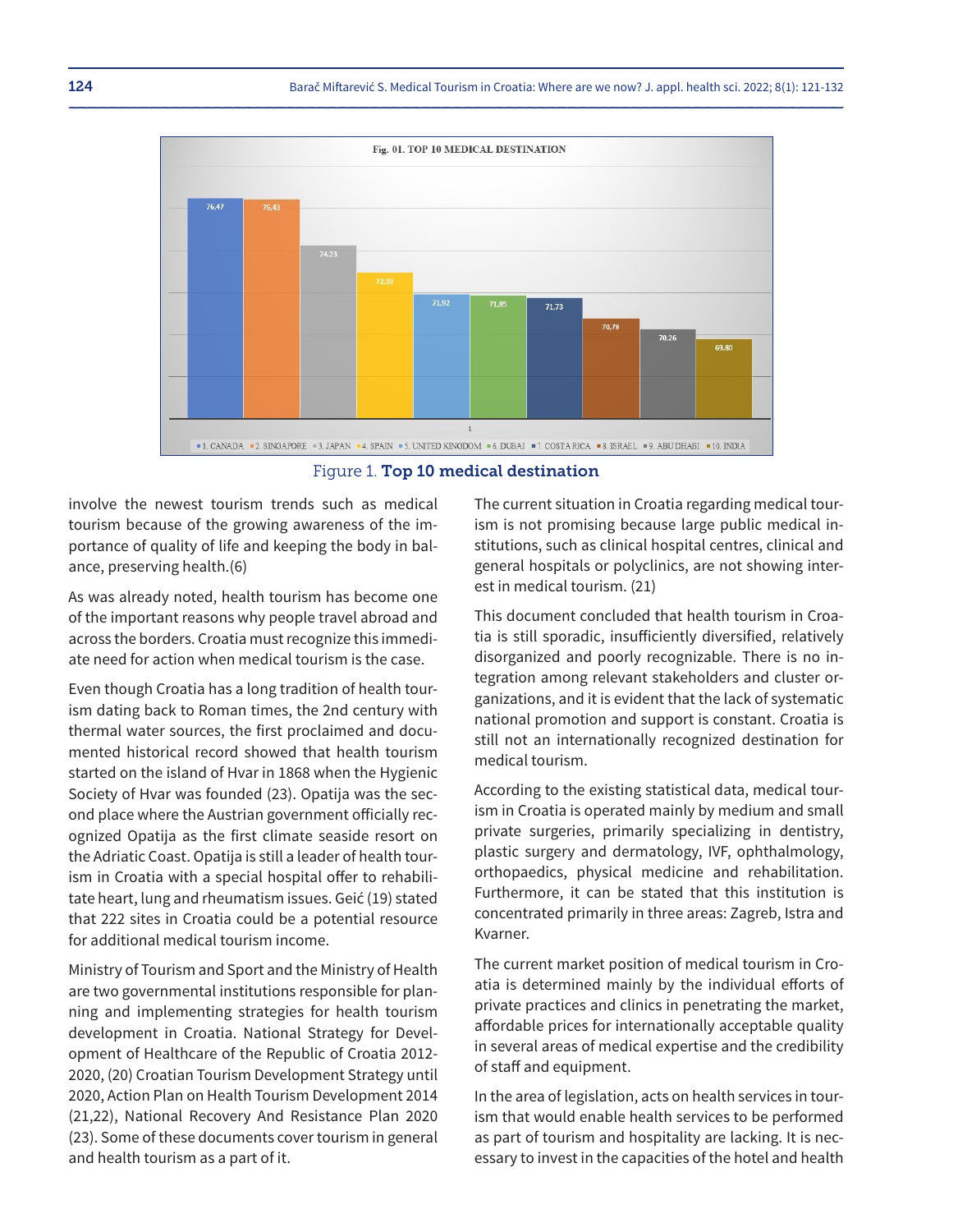

#### Figure 2. European MTI index list

suprastructure following the requirements of modern world tourism demand, which includes education of the staff and increased competitiveness in the international market. (20)

Croatia is located in one of the most developed regions of health tourism in Europe, where there is intense competition in neighbouring Slovenia, Hungary and Austria. In the context of the EU - Poland, the Czech Republic, Romania, and Bulgaria are also competitors in the healthcare tourism sector (see Fig. 2).

Even though Turkey is not a member of the EU, its vicinity and its competitive advantages with significant investments in facilities and quality of service, made this country one of the leaders in medical tourism in this part of the world. (2) Also, Turkey holds 49 most prestigious Joint Commission International website (JCI) certificates for hospitals in Europe. (24)

# **BEST PRACTICE EXAMPLES – TOP MEDICAL TOURISM DESTINATION**

One of the Medical Tourism Index developers, Renee-Marie Stephano stated that "the MTI is a unique survey tool for healthcare destinations looking for the industry equivalent of performance review," MTI could be used to measure the effect that sustainable development has on the MTI criteria scores. Then benchmark against other destination." (25). MTI was created as a helpful tool for destination and facility planning in medical tourism.

MTI is comprised of three fundamental dimensions: country environment (economy, safety, image, culture), medical tourism industry (destination attractiveness and medical tourism costs), and facility and services (quality care, reputation, internationalization and accreditation, and patient experience) (see Fig. 3).



#### Figure 3. Medical Tourism Index Elements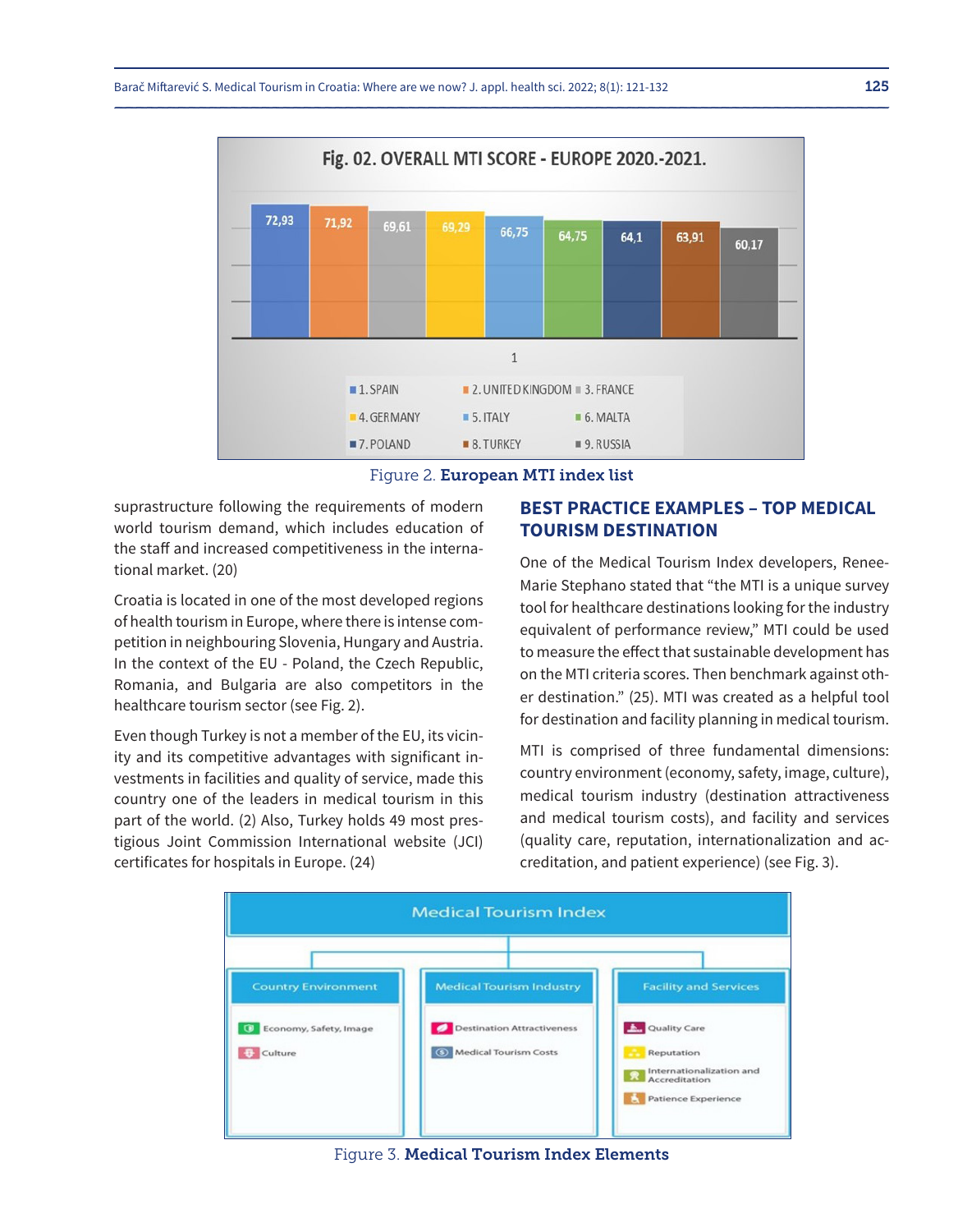#### **SINGAPORE**

Singapore is one of the three leading countries in the Asian medical tourism sector. Some researchers presume that about 80% of the medical treatments industry will be controlled by three Asian states: Thailand, Singapore and India.(26). Singapore holds second place on the MTI global ranking list, specializes in cosmetic surgeries, cardiology, neurology, orthopaedics, stem cell therapy, and oncology. Patients from neighbouring countries make up the top five nationalities as local demands exceed supply in their home country. Singapore Tourism Board (STB) claims 1 million foreign patients, resulting in 2.36 billion US dollars revenue, with annual growth of 15%.

About 410 000 foreign visitors are travelling to Singapore for treatment. The explanation for rapid growth in the medical tourism industry in Southeast Asia is the significant growth in infrastructure and the high investment of the country. (27). Furthermore, they argued that access through technology and communication to health and logistics activity pushed the medical tourism industry forward as a catalyst for significant Asian economic growth.

A few deciding factors are responsible for choosing Singapore as a medical tourism destination. (26). Service is the first factor on the list, followed by simple procedures and complex surgery (cardiac surgery, dental surgery, joint replacement, and cosmetic surgery). Alternative treatments, various healthcare, even funeral service is available. The governmental strategy determined seven main drivers to stimulate and push the medical tourism sector by increasing tourism locations and supporting infrastructure.

Lianto et al. (28) summarised a large amount of information relating to medical tourism in Singapore in a short conclusion. They reduced 21 factors into five main factors essential for possible medical tourism attractions in Singapore:

The atmosphere and medical accuracy (public transportation, the weather, the medical treatment area, the entertainment places, and the medical treatment accuracy)

Competency and price (high skilful medical workers, the same cultural mannerism, the high-income consumers, the optional payment with insurance, the quality medical treatment reflected in the price, and the wide range of hotel types)

Facilities (highly successful medical treatment, the facilities, the public transportation)

Customer satisfaction (modern and comprehensive medical equipment, professional medical workers, and various food prices)

Entertainment (accessibility to the medical treatment area, many tourist attractions, and several international languages spoken by the locals).

### **INDIA**

India holds tenth place on the MTI list, according to the research conducted by the Confederation of Indian Industry and McKinsey. In 2009 150 000 foreign visitors arrived in India for medical treatments. Puri and Singh (29) estimated that 2.3 billion US dollars were generated in medical tourism revenue by 2012. Institutional tax authorities support medical services to foreigners through tax breaks and other benefits to foster this growing type of tourism. By 2020 those previous estimations of 2.3 US billion dollars reached 9 billion US dollars, with a 20% growth rate yearly. The highest number of tourists visiting India seeking medical services such as cosmetic and plastic surgery are the visitors from Bangladesh. (30) Their research revealed that decision-making reasons are the reputation of medical facilities, state-of-theart equipment and facilities. Usually, medical tourists combine their visit for medical reasons with a vacation, indicating that they calculate possible additional benefits before deciding where to go. Finally, the same authors conclude that prevailing competition among lowcost medically superior countries is a more complex game. Government involvement through healthcare reform and best practice policy implementation could be the primary driver altogether with other stakeholders designing and promoting medical tourism through websites, professionally developed with specific and customized offers regarding languages and currency consideration.

Krajnović et al. (31) are opening an ethical dilemma that arises from India's spending only 1% of its GDP on public health and that most Indian people do not have access to even the most basic medical services. Less than half of the Indian children are vaccinated, and a million Indians die each year from curable diseases or diseases that are easy to prevent. Healthcare bills drive away forty million Indians into poverty every year. This ethical issue should be considered as one of the questions arising through the medical tourism industry development planning process in any country facing the same situation.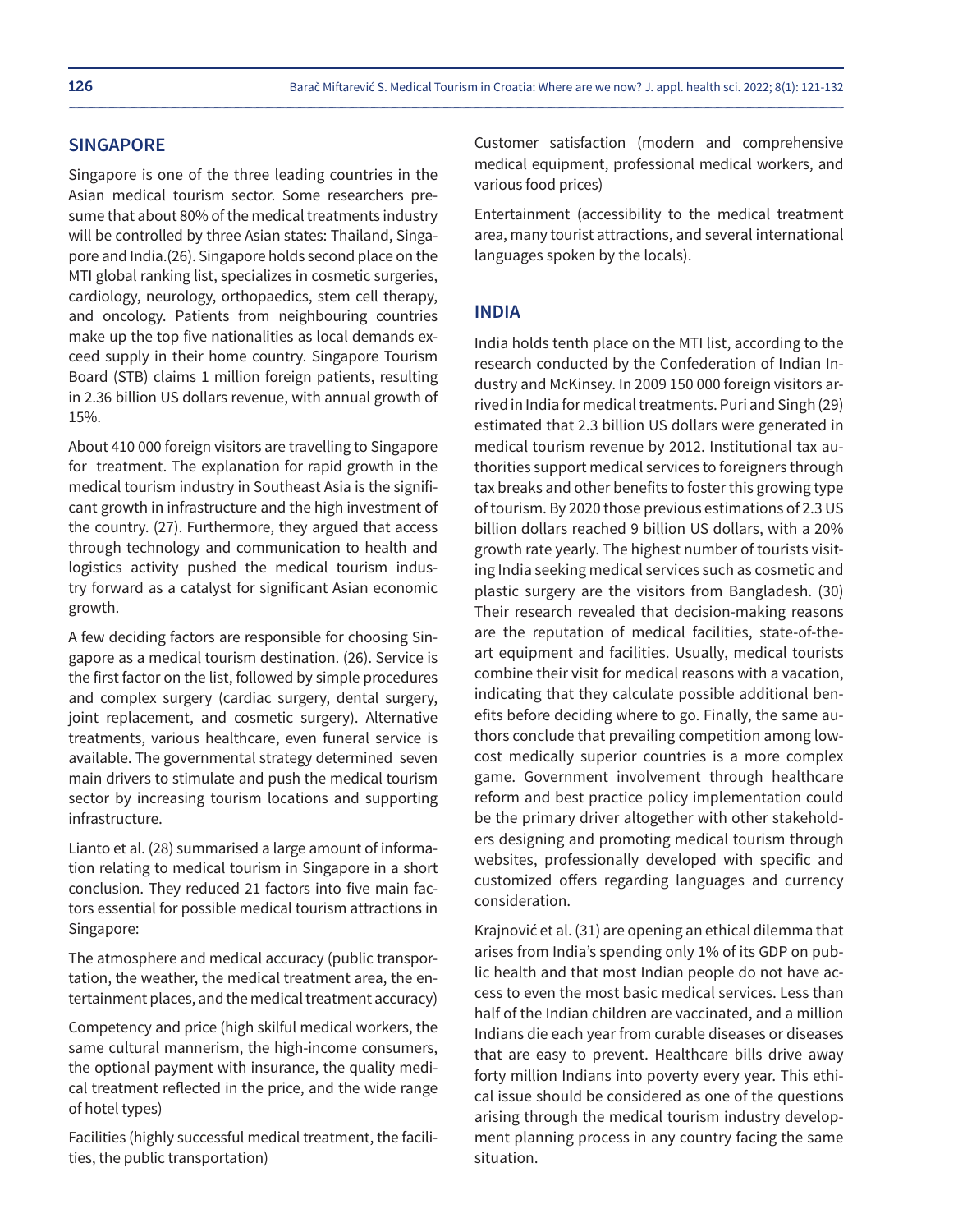#### **TURKEY**

Turkey is one of the popular medical tourism destinations strategically located at the meeting point between Europe and Asia. This unique geographical position contributes to the exciting and vivid mix of Eastern and Western cultures. (32)

Recent health transformation and investments reform combined with low-cost service opened a possibility for Turkey to become one of the leading medical tourism destinations globally. Turkey (33) is recognized as a medical tourism destination for several reasons: educated professionals, modern technology, diversity of climate, natural beauty and rich history.(34) There are highly educated and qualified doctors and top-notch private hospitals. More than ten first-class hospitals have been accredited by the JCI, offering a quality that can compete with incredibly low-cost service on the European medical tourism market. Despite this advantage, there are still some challenges as a lack of strategic marketing, which includes the development of market segmentation. (35,36)

In its report, the Association of Turkish Travel Agencies (TURSAB) declared that in 2013 approximately 500,000 medical tourists receive health care in Turkey annually, generating \$2.5bn from different types of medical treatments as cardiovascular, surgeries and eye diseases. (37)

About 1 million people came to Turkey for health tourism and provided more than \$10bn of foreign currency inflow to Turkey. Mostly they are interested in cosmetic surgery and hair transplantation. Medical tourists visited Turkey from Saudi Arabia, Kuwait, Qatar, United Arab Emirates, Germany, the UK, the Netherlands, Italy, Spain, and France (38)

# **CROATIAN MEDICAL TOURISM CURRENT STATE**

In the previous chapter, with the best practice examples as Singapore, India and Turkey, it was clearly stated that these countries have more or less stable healthcare systems supported by governmental strategies and policy implementation reforming the old healthcare structure, both in administration and infrastructure. Efforts made by essential stakeholders included huge investments and policy changes as lowering high taxes, offering vast opportunities for the medical tourism sector. These countries' medical tourism sectors contribute significantly to the total GDP.

As was previously mentioned, the Croatian Ministry of Health, responsible for healthcare planning at the central level, launched several strategies and action plans on healthcare improvement starting from 1993 with the help of the National Health Council set up under the Health Care Act (1993). National Health Care Strategy as a long-term planning tool was published in 2012 (see table 01.). This document, which determines the context, vision, priorities, goals, and critical healthcare measures, is the base for developing other necessary documents related to healthcare in Croatia. (39)

#### Table 1. Objectives, goals and priorities of the National Health Care Strategy, 2012-2020

| Objectives, goals and priorities of<br>the National Health Care Strategy, 2012 - 2020 |
|---------------------------------------------------------------------------------------|
| Strategic objectives                                                                  |
| Prolong life expectancy                                                               |
| Improve the quality of life                                                           |
| Reduce differences in health and healthcare                                           |
| Strategic goals                                                                       |
| Improvement of connectivity and continuity in health care                             |
| Assuring equal access and overall improvement of care for<br>all users                |
| Improving efficiency and effectiveness of the health care<br>system                   |
| The increasing availability of health care                                            |
| Improving health indicators                                                           |
| <b>Priorities</b>                                                                     |
| Improving health IT and development of e-health                                       |
| Strengthening and better use of human resources in health<br>care                     |
| Strengthening of management capacities in health care                                 |
| Reorganization of the structure and activities of health<br>care institutions         |
| Encouraging quality in health care                                                    |
| Strengthening preventive activities                                                   |
| Preserving financial stability of health care system                                  |
| Intersectoral cooperation                                                             |
| Source: adapted by the author from https://zdravlje.gov.<br>hr/dokumenti/             |

The National Health Plan is the medium-term planning tool published in 2012. It contains objectives for the period until 2015, describing tasks and goals together with the actors responsible for implementation, deadlines and benchmarking criteria.(40)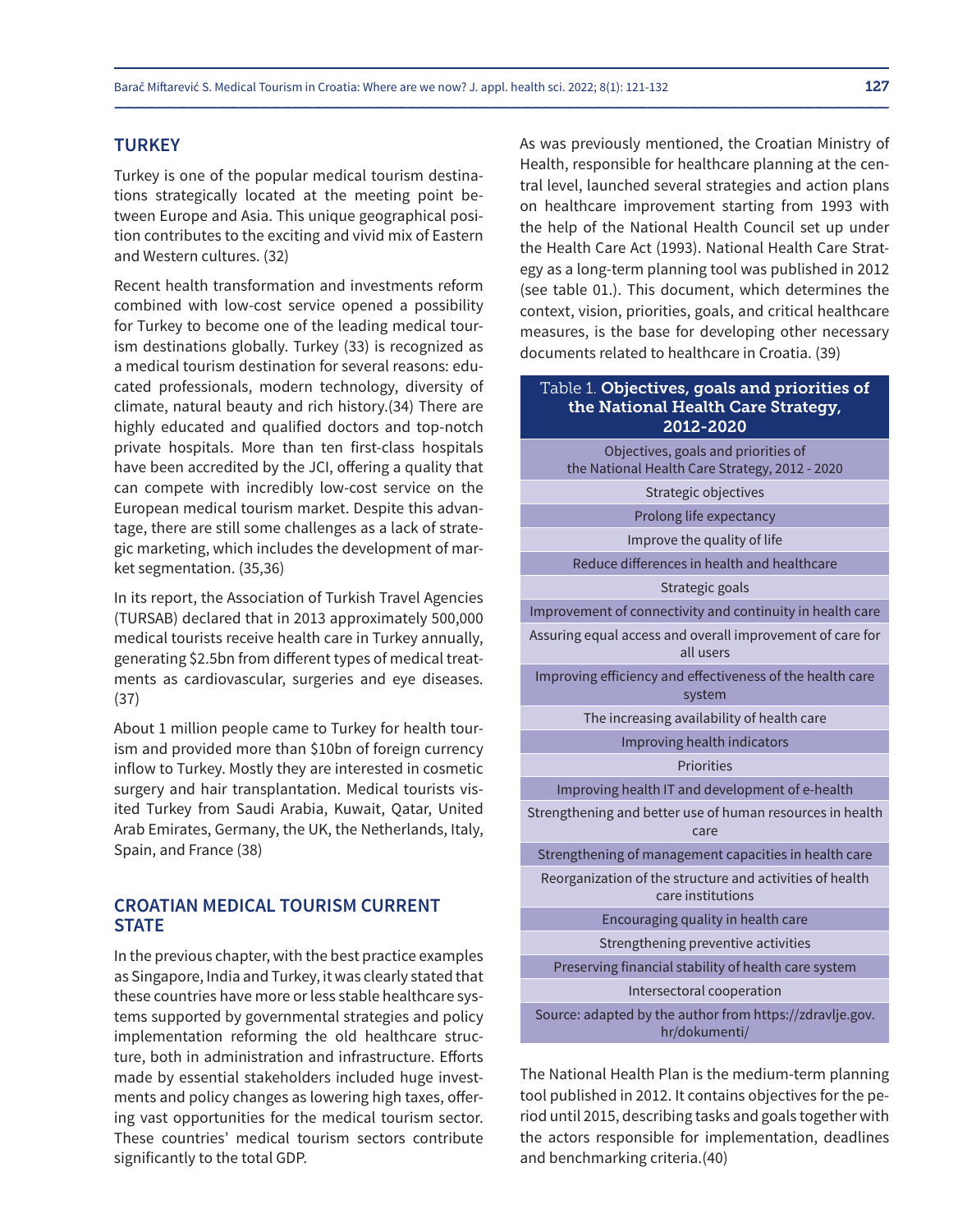The Ministry of Health prepares the Plan and Programme of Health Care Measures according to the National Health Plan. The Health Care Measures include a catalogue of health care goods and services that must be delivered to the citizens of Croatia (e.g. activities and measures such as prevention, early detection or control of infectious and chronic diseases). (39)

Croatia spent 6,8% of its GDP on health in 2012. The share of public expenditure as a proportion of total health expenditure has decreased but is still very high, around 82%. Croatian Health Insurance Fund (HZZO) is the leading complementary voluntary health insurance provider covering user charges. (40)

Set of laws and regulations is already done or is in the process of preparation:

- ▶ Health Care Act (41)
- ▶ Act on the Provision of Tourism Services (42,43)
- $\triangleright$  Act on mandatory health insurance (44)

Research (45) conducted in special hospitals, private health care institutions, health resorts and spas in the Republic of Croatia has shown that the quality standard, especially of accommodation and accompanying catering and recreational facilities, generally does not meet the expectations of international tourism demand. The already outdated facilities are dominated mainly by the hospital atmosphere, and thus there is a lack of additional facilities intended for users of budget funds and health tourists. Therefore, it can be stated that the offer of health tourism in Croatia is not competitive in today's extremely demanding tourist market.(45)

Furthermore, the same author argued a lack of state support in promoting health tourism globally. As the biggest obstacle to further raising the level of the quality of health tourism the author states changes of law or definition (rulebook) particular types of a business entity who can do everything under the same registration medical and all catering services and which would be registered as a company or as a non-profit institution.

According to the Joint Commission International website, Croatia does not possess any JCI certificate. For example, Turkey holds 31, India 36 and Singapore 5. (46)

Authors Gredičak and Demonja (10) reported, after the evaluation of the implementation process of Strategy for developing tourism of the Republic of Croatia until 2020, as members of the Institute of Development and International Relations (IRMO) the following conclusions:

Insufficient number of expert and competent officers on the implementation of medical programs as part of the implementation of the Action Plan for development of health tourism of the Republic of Croatia,

Insufficient financial resources and dependence on external sources of financing,

There are insufficient conscious stakeholders in individual measures and slow and inefficient inter-ministerial cooperation.

Strategy is relevant on all grounds and stands for itself. However, key stakeholders taken into account as a reliable source of information concluded that most action plans adopted by responsible institutions in the sense of implementation are irrelevant, implemented only partially or not implemented at all.

Dragičević and Paleka (47) examined the potential of the Croatian and Polish health tourism market and concluded that Croatia still does not use its full potential for health tourism development. They admit Croatia's growing positive trends since 2013, arguing that there are still a lot of strategic and development prerequisites that need to be achieved.

Peršić (5) suggests an accounting and segment reporting model framework for the future upgrade of health tourism benchmarking, including the specifics of health/spas/healing resorts and special hospital businesses. The results obtained using the benchmarking method on the relevant sample revealed the non-satisfactory state of the development level of health/spas/ healing resorts and special hospitals. A higher level of information for managers, suitable for short- and longterm decision making, should help achieve a better medical tourism market position.

The private sector determines the current market position of health tourism in Croatia with affordable prices for acceptable quality in the medical expertise area and with educated and credible staff and equipment. Healthcare Clusters still need to be organized on a production-specialist base or vertical integration, including a complete destination value chain. There is no systematic national promotion and a strong sales network of specialized agencies and promotors. (48)

Ćorluka and Petričko (48) propose further research on the operational quality program of using EU funds until 2027. The main focus is on the catalogue of strategic health projects that can change the game.

The accreditation procedure is solving possible pro-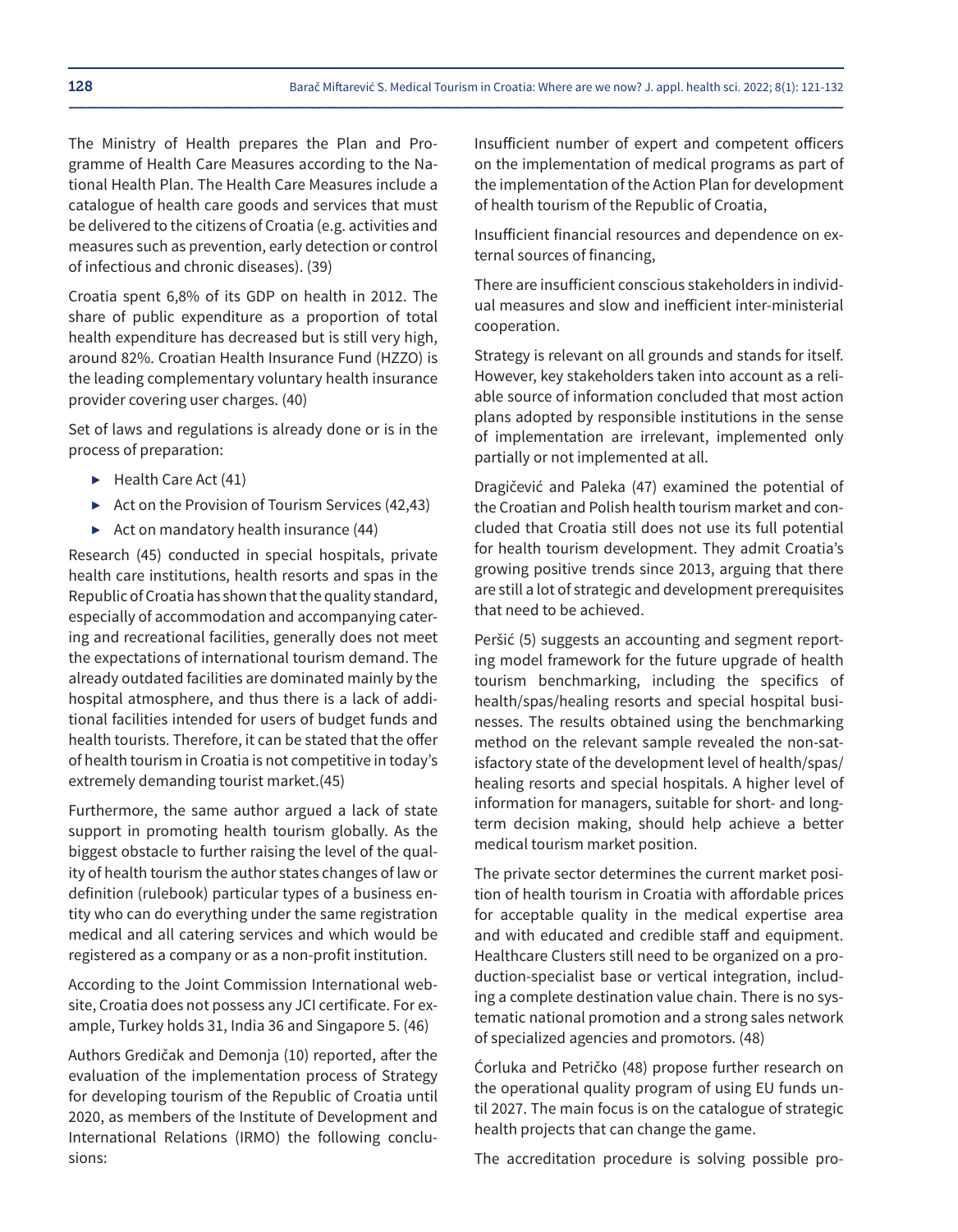spective health tourists' decision-made process because it can define, in advance, what kind of service quality they can expect. Lazibat (49) also stated that the quality of medical treatment goes without saying, while specific tourist destinations can build their comparative advantage through the accompanying services.

# **Conclusion**

This review is intended to describe the state of medical tourism in Croatia, while also explaining the concept of medical tourism itself. Also, using the examples of three countries on the top ten destinations rank list, we have tried to underline the most significant changes those countries made and the most critical decisions done by the relevant stakeholders in the destination network.

Furthermore, it was noted that relevant medical tourism issues in these countries are of a marketing nature, such as the development of medical tourism marketing (websites, promotional programmes and materials, use of different languages).

According to these facts, Croatia has a lot more significant issues to resolve. First of all, responsible institutions such as the Ministry of Health as the primary driver and the Government of the Republic of Croatia as the highest authority should push harder toward implementing the already made strategies and actions plans. There is not enough educated staff to withdraw the European Union's money through specialized funds. Infrastructure and outdated facilities, and a lack of state support through the unclear and not precisely defined and written laws and policies are allowing the complete disorganization in the medical tourism arena.

In hospitality, Croatia does not offer the relevant quality standard for accommodation and accompanying services (food, recreational centres, and post-operational help). The dental sector is the most organized and profitable medical tourism sector in Croatia. But the dental industry is private, with the investment potential and intra-organizational structure among more dental players in Croatia.

Maybe, the public sector can learn from them and from their experience. But it is necessary to underline the importance of reforms in health care on a general level in

Croatia which are still in a grey area, half-done but not completed, or even worse, without any desire to make a historical move forward. It is crucial to start immediately because we are already late. Expecting someone else to do our work is not realistic.

Finally, the first steps are implementing all action plans shortly, create a possibility for public-private joint partnership, withdraw the money from EU funds to improve, repair or build the infrastructure needed for development, design a healthy employment environment for all medical workers, from doctors to nurses with benefits and promotion options. There are many possibilities and opportunities, and fresh ideas to move forward from point zero.

Croatia has the excellent opportunity to be one of the most desirable medical tourism destinations globally, contributing significantly to the welfare of all Croatian citizens.

# References

- 1. Medical Tourism Market Latest Industry Insights, Growth Analysis and Forecast 2020 - 2027 [Internet]. Available from: https://www.zionmarketresearch.com/ report/medical-tourism-market
- 2. Medical Tourism Statistics and Facts | Health-Tourism. com [Internet]. Available from: https://www.health-tourism.com/medical-tourism/statistics/
- 3. UNWTO Tourism Dashboard [Internet]. Available from: https://www.unwto.org/unwto-tourism-dashboard
- 4. Snyder J, Crooks V, Johnston R, Kingsbury P. Beyond sun, sand, and stitches: Assigning responsibility for the harms of medical tourism. Bioethics. 2013;27(5):233–42.
- 5. Peršić, M., Vlašić D. Health Tourism Development Specifics Of Croatian Health / Spas / Healing Resorts And Special Hospitals – State And Possibilities : Health Tourism Development- Specifics Of Croatian Health/Spas/ Healing Resorts And Special. In: Marinov, V., Vodenska, M., Assenova M, editor. Traditions and Innovations in Contemporary Tourism. Cambridge Scholars Publishing; 2018. p. 87–113.
- 6. Ministarstvo turizma RH. Strategija razvoja turizma Republike Hrvatske do 2020. godine [Internet]. Available from: https://narodne-novine.nn.hr/clanci/sluzbeni/2013\_05\_55\_1119.html
- 7. Lee HK, Fernando Y. The antecedents and outcomes of the medical tourism supply chain. Tourism Management [Internet]. 2015;46:148–57. Available from: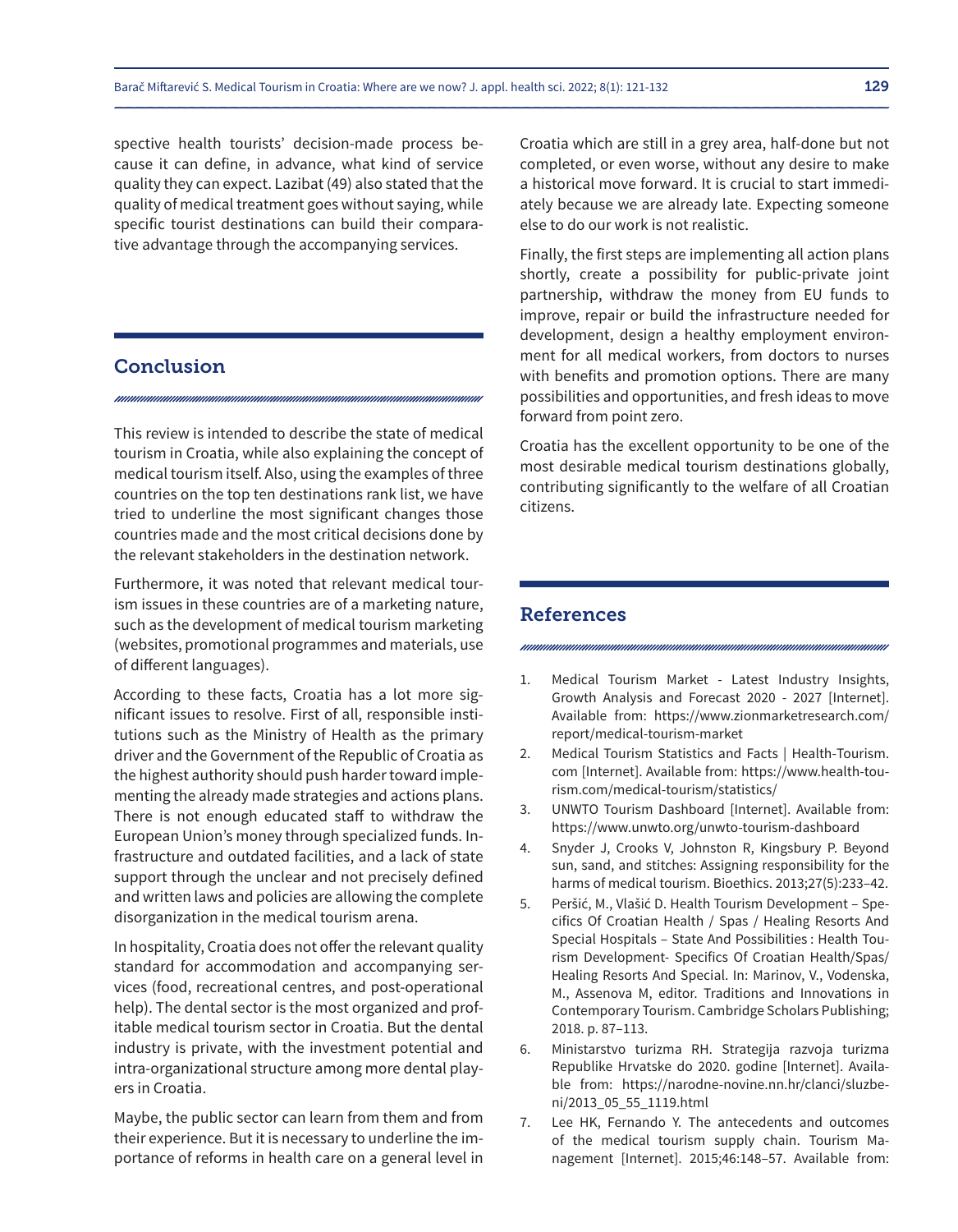https://www.sciencedirect.com/science/article/pii/ S0261517714001162

- 8. Karadayi-Usta S, Serdarasan S. A conceptual model of medical tourism service supply chain. Journal of Industrial Engineering and Management. 2020;13(2):246–65.
- 9. Connell J. Medical tourism: Sea, Sun, Sand and … Surgery. Tourism Management. 2006;27(6):1093–100.
- 10. Gredičak T, Demonja D. Potential directions of strategic development of medical tourism: The case of the Republic of Croatia. Geographica Pannonica. 2020;24(1):67– 87.
- 11. OECD. Health Accounts Experts, Progress Report. Trade in Health Care Goods and Services Under the System of Health Accounts. 2010.
- 12. Goodrich, G. GoodrichJ. Healthcare Tourism-An exploration study". Tourism Management. 1987;9:217–22.
- 13. Laws E. Health tourism: A business opportunity approach. In: S.Clift, editor. Health and the International Tourist. Routledge: London and New York; 1996. p. 199–214.
- 14. Carrera PM, Bridges JF. Globalization and healthcare: understanding health and medical tourism. Expert review of pharmacoeconomics & outcomes research. 2006 Aug;6(4):447–54.
- 15. Bookman, M. & Bookman K. "Medical Tourism in Developing Countries ". New York : Palgrave Macmillan; 2007.
- 16. Harrick DM. Medical Tourism: Global Competition in Health Care , NCPA. Policy report No. 304. 2007.
- 17. Mason AM, Spencer E. Health communication: insights for quality hospitality bridging healthcare (H2H) delivery in medical tourism. In: Frederick J. DeMicco, editor. Medical Tourism and Wellness. Apple Academic Press, Wertown, USA; 2017. p. 127–45.
- 18. Zaninović V. Segmentacija i poticanje selektivnih oblika turizma – spoj izvornoga i modernoga. (Segmentation and encouragement of selective forms of tourism – a combination of original and modern). Tourism and Hospitality Management. 2003;9(2):271–88.
- 19. Geić S. Menadžment selektivnih oblika turizma [Internet]. Split: Sveučilišni studijski centar za stručne studije; 2011. 575 str. Available from: http://library.foi.hr/lib/knjiga. php?B=20&sqlx=69983&H=
- 20. Ministarstvo zdravstva Republike Hrvatske. Nacionalna strategija razvoja zdravstva 2012.-2020. [Internet]. Croatia: Ministarstvo zdravstva, RH; 2012. Available from: https://zdravlje. gov.hr/UserDocsImages//dokumenti/Tekstovi razni//Akcijski Plan\_ Zdravstveni turizam\_cjelokupni sadržaj.pdf
- 21. Institut za turizam Z. Održivi razvoj turizma u Hrvatskoj Akcijski plan razvoja zdravstvenog turizma [Internet]. 2014. Available from: http://www.odrzivi.turizam.hr/default. aspx?id=4518
- 22. Ministarstvo turizma RH. Nacionalni plan Akcijski plan razvoja zdravstvenog turizma. 2014.
- 23. Government of the Republic Croatia. Nacionalni plan oporavka i otpornosti. 2021;1–21. Available from: https://mint. gov.hr/UserDocsImages/2021\_dokumenti/Prezentacija

NPOO Rovinj 7\_5\_2021 FINAL-1.pdf

- 24. JCI Certification Hisar Intercontinental Hospital [Internet]. Available from: https://hisarhospital.com/en/jci-certification/
- 25. Medical Tourism Index Adds New Destinations, Updates Rankings for New Decade [Internet]. Available from: https:// www.prnewswire.com/news-releases/medical-tourism-index-adds-new-destinations-updates-rankings-for-new-decade-301094147.html
- 26. Ganguli S, Ebrahim AH. A qualitative analysis of Singapore's medical tourism competitiveness. Tourism Management Perspectives [Internet]. 2017;21:74–84. Available from: https://www.sciencedirect.com/science/article/pii/ S2211973616301155
- 27. Ormond M, Sulianti D. More than medical tourism: lessons from Indonesia and Malaysia on South–South intra-regional medical travel. Current Issues in Tourism [Internet]. 2017 Jan 2;20(1):94–110. Available from: https://doi.org/10.1080/1368 3500.2014.937324
- 28. Lianto M, Suprapto W, Mel M. The Analysis Factor of Medical Tourism in Singapore. SHS Web of Conferences. 2020;76:01028.
- 29. Puri S, Singh A, Yashik. Medical tourism-A new arena. Iranian Journal of Public Health. 2010;39(3):16–9.
- 30. Bagga T, Vishnoi SK. Medical Tourism : Treatment , Therapy and Tourism. International Journal of Scientific & Technology Research. 2020;9(3):4447–53.
- 31. Krajnović A, Babić R, Bosna J. Medicinski turizam neki marketinški i etički aspekti. Oeconomica Jadertina. 2017;3(1):16– 30.
- 32. Medical Tourism in Turkey | Istanbul [Internet]. Available from: https://www.medicaltourismco.com/medical-tourism-in-turkey/
- 33. Gupta K. DHA explores medical tourism opportunities | Health – Gulf News [Internet]. Available from: https://gulfnews. com/uae/health/dha-explores-medical-tourism-opportunities-1.2134328
- 34. Kilavuz E. Medical Tourism Competition: The case of Turkey. International Journal of Health Management and Tourism. 2018;3(1):42–58.
- 35. Abubakar AM, Ilkan M. Impact of online WOM on destination trust and intention to travel: A medical tourism perspective. Journal of Destination Marketing and Management. 2016;5(3):192–201.
- 36. TÜROFED | Türkiye Otelciler Federasyonu Resmi Web Sitesi [Internet]. Available from: https://www.turofed.org.tr/#
- 37. TÜRSAB. TÜRSAB Sağlık Turizmi Raporu Türkiye. Journal of Chemical Information and Modeling. 2014;01(01):1689–99.
- 38. Şahbaz Y. Sağlık turizminde hedef 10 milyar dolar [Internet]. 2018. Available from: https://www.aa.com. tr/tr/ekonomi/saglik-turizminde-hedef-10-milyar-dolar-/1213409
- 39. Džakula A, Sagan A, Pavić N, Lončarek K, Sekelj-Kauzlarić K. Croatia: health system review. Health systems in transition. 2014;16(3).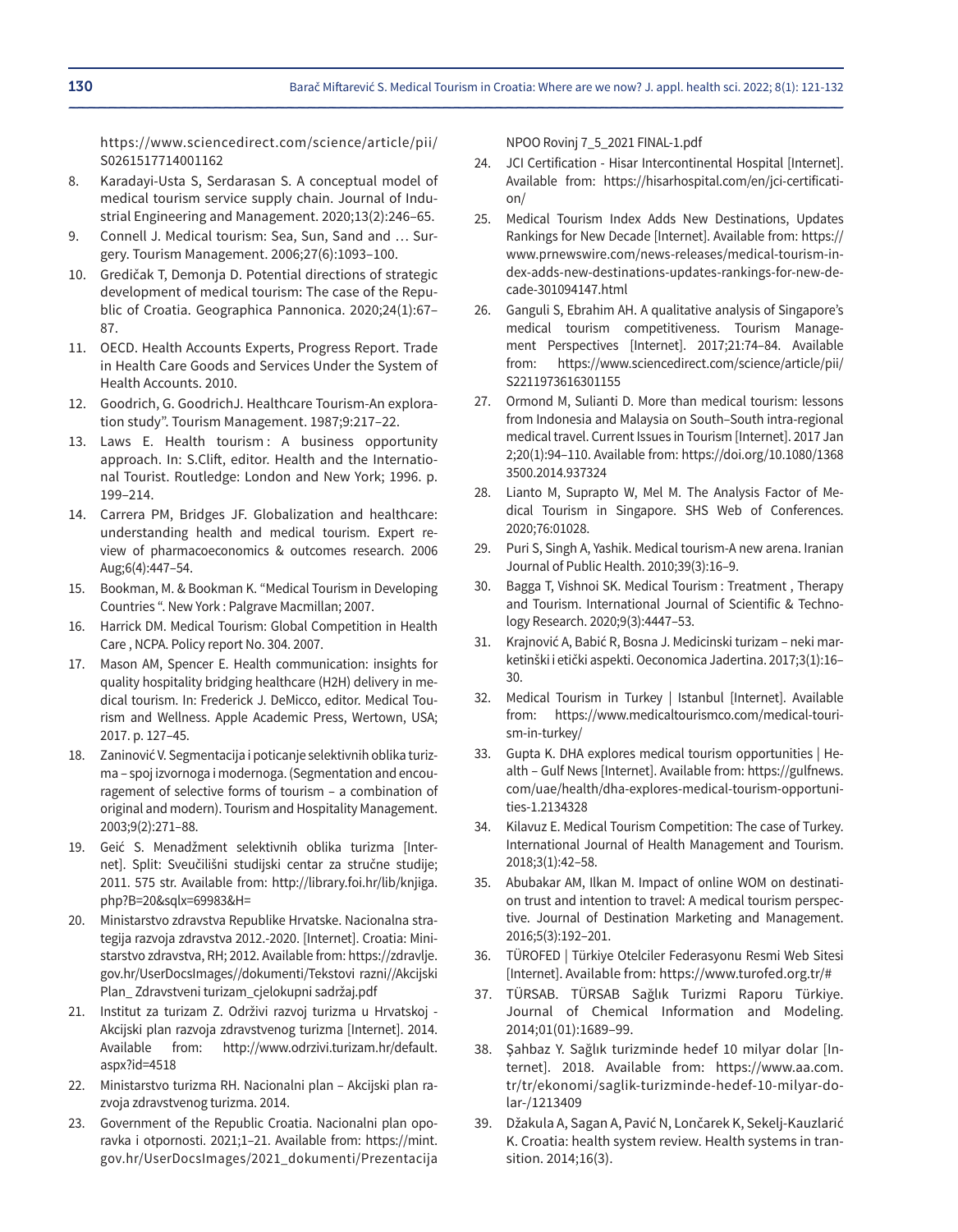- 40. Online HiT for Croatia HSPM [Internet]. Available from: https://www.hspm.org/countries/croatia30062014/livinghit.aspx?Section=6.1 Analysis of recent reforms&Ty pe=Section#42018HealthCareAct
- 41. Hrvatski Sabor. Zakon o zdravstvenoj zaštiti NN broj (100/18, 125/19, 147/20) [Internet]. 2008. Available from: https://narodne-novine.nn.hr/clanci/sluzbeni/2018\_11\_100\_1929.html
- 42. Hrvatski Sabor. Zakon o pružanju usluga u turizmu (NN br. 130/17., 25/19., 98/19. i 42/20.). 2007.
- 43. Hrvatski Sabor. Zakon o ugostiteljskoj djelatnosti NN, br. 85/15., 121/16., 99/18., 25/19., 98/19. i 32/20. 2015.
- 44. Hrvatski Sabor. Zakon o obveznom zdravstvenom osiguranju (NN, broj 80/13 i 137/13. 2008;2008.
- 45. Gregoric M. Marketing zdravstvenog turizma u funkciji produženja turističke sezone. Scientific Journal–Economics And Other Social Sciences. 2020;5(9):55–72.
- 46. Joint Commission International [Internet]. Available from: https://www.jointcommissioninternational.org/ search/#q=cROATIA&t=\_Tab\_All&sort=relevancy&f:\_ SitesOrganizations=[Joint Commission International]
- 47. Dragičević D, Paleka H. Health Tourism Market in Poland and Croatia – Financial Effects and Potentials. In: ToSee 2019: Creating Innovative Tourism Experiences: The Way to Extend the Tourist Season. 2019. p. 219–32.
- 48. Ćorluka, G., Petričko I. Health tourism in the Republic of Croatia state of play and oppurtunities for improvement. In: Kovačević T, editor. Contemporary Issues in economy and technology. Split: Sveučilište u Splitu, Sveučilišni odjel za stručne studije; 2020. p. 130–41.
- 49. Lazibat T. U ZDRAVSTVENOM TURIZMU. Poslovna izvrsnost, Zagreb. 2016;1:187–202.